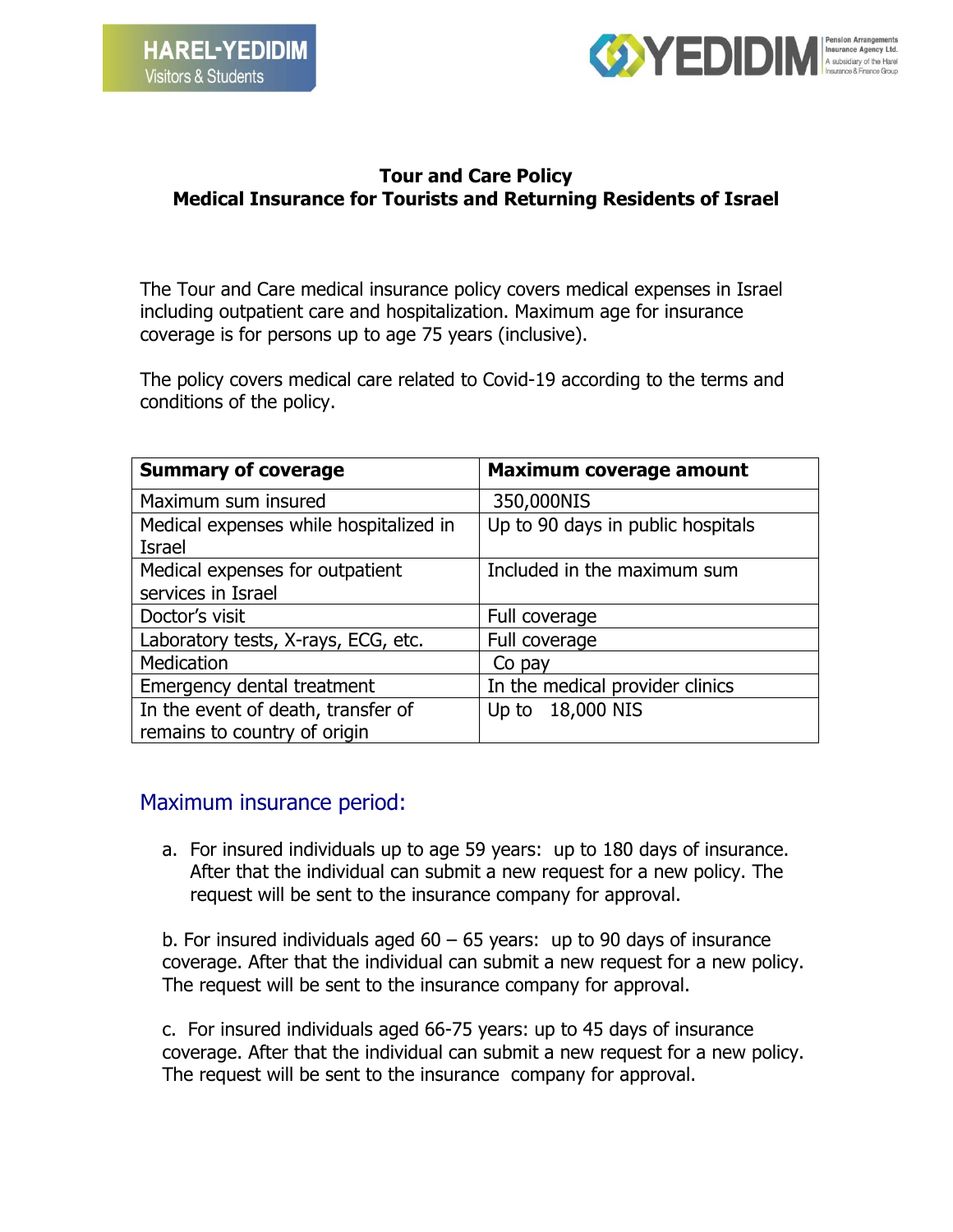



d. Minimum coverage period for each insured individual– 14 days.

## General exclusions: T**he insurance has a qualification period of 48**

**hours** from the beginning of the insurance period (exception in the case of an accident). The policy shall not cover: any condition connected to and/or emanating from a pre-existing medical condition; an event which commenced prior to the inception of the insurance or during the preparatory period; routine examinations; pregnancy; birth; baby care (Tipat chalav); use of drugs and/or alcohol; work accident and/or road accident.

**Manner of joining** – the insurance candidate is to complete an application form and a declaration of health and attach the payment form.

**Manner of payment** – the insurance fees shall be paid in advance to the insurer for the entire insurance period.

#### **Opting into one of the two health service options:**

- 1. Clalit Health Services : Services will be provided through the Clalit clinics around Israel. The insured will receive a magnetic card which they will need to present when using the medical services. The medical services shall only be provided by the service provider Clalit.

2. Maccabi Health Services : services will be provided through Maccabi clinics around Israel. The insured will receive a service number to Maccabi and will need to present it as well as an ID.

3. Harel Private Services: Medical services through the Harel affiliated doctors. The insured will get a list of doctors, and a list of the Bikur Rofe and TEREM clinics. They will receive a policy number which they will need to present when using the medical services.